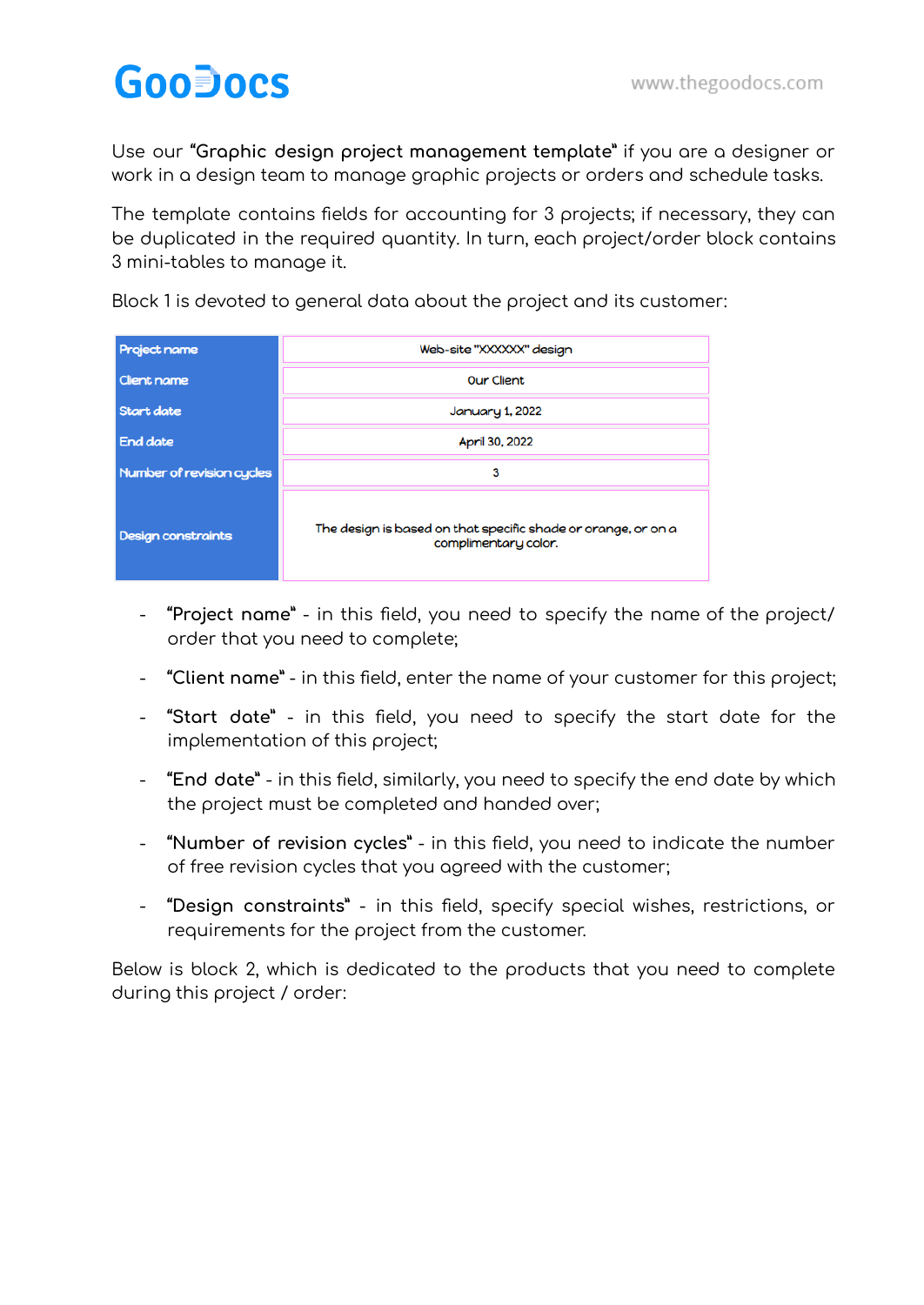## **GooDocs**

| Product required                  | <b>Description</b> | Amount          | Cost     | <b>Deadline</b> |
|-----------------------------------|--------------------|-----------------|----------|-----------------|
| Product 1<br>$\blacktriangledown$ | Desc 1             | 3               | \$350.00 | $31 - Jan - 22$ |
| Product 2                         |                    |                 |          |                 |
| Product 3<br>✓                    | Desc <sub>3</sub>  | 5               | \$150.00 | 28-Feb-22       |
| Product 4<br>✓                    | Desc 4             | 6<br>\$1,000.00 |          | 30-Mar-22       |
| Product 5                         |                    |                 |          |                 |
| Product 6<br>✓                    | Desc 6             | 10              | \$560.00 | 30-Apr-22       |
| Product 7                         |                    |                 |          |                 |

- **"Product required"**. Let's say you have a list of products that you can produce, for example, flyers, booklets, reports, posters, etc. Here in this column, indicate the list of your products, and tick off the items you need to complete for this order. Such lines will be highlighted with a white background;
- **"Description"** in this field, enter a detailed description of each of the ordered products;
- **"Amount"** in this field, indicate the number of layouts that you need to develop for each of the products;
- **"Cost"** in this field, specify the cost of each of the products of the order (their weight from the total cost of the order);
- **"Deadline"** in this field, you must specify the deadline for the handover of each of the products (with a phased handover, the dates may differ from the overall project deadline).

Block 3 is devoted to managing the order fulfillment process and the distribution of tasks:

- **"Task"** in this field, you need to describe in detail the tasks that you need to complete for the project (they may sound like "develop product layout No. 1", or they can be more detailed);
- **"Description"** in this field, specify important information for completing the task;
- **"Status"** in this field, you need to select the appropriate value of the task execution status from the drop-down list

| Accepted Request |  |  |  |
|------------------|--|--|--|
| In Progress      |  |  |  |
| Out for approval |  |  |  |
| Final amends     |  |  |  |
| Done             |  |  |  |
| Payment Received |  |  |  |